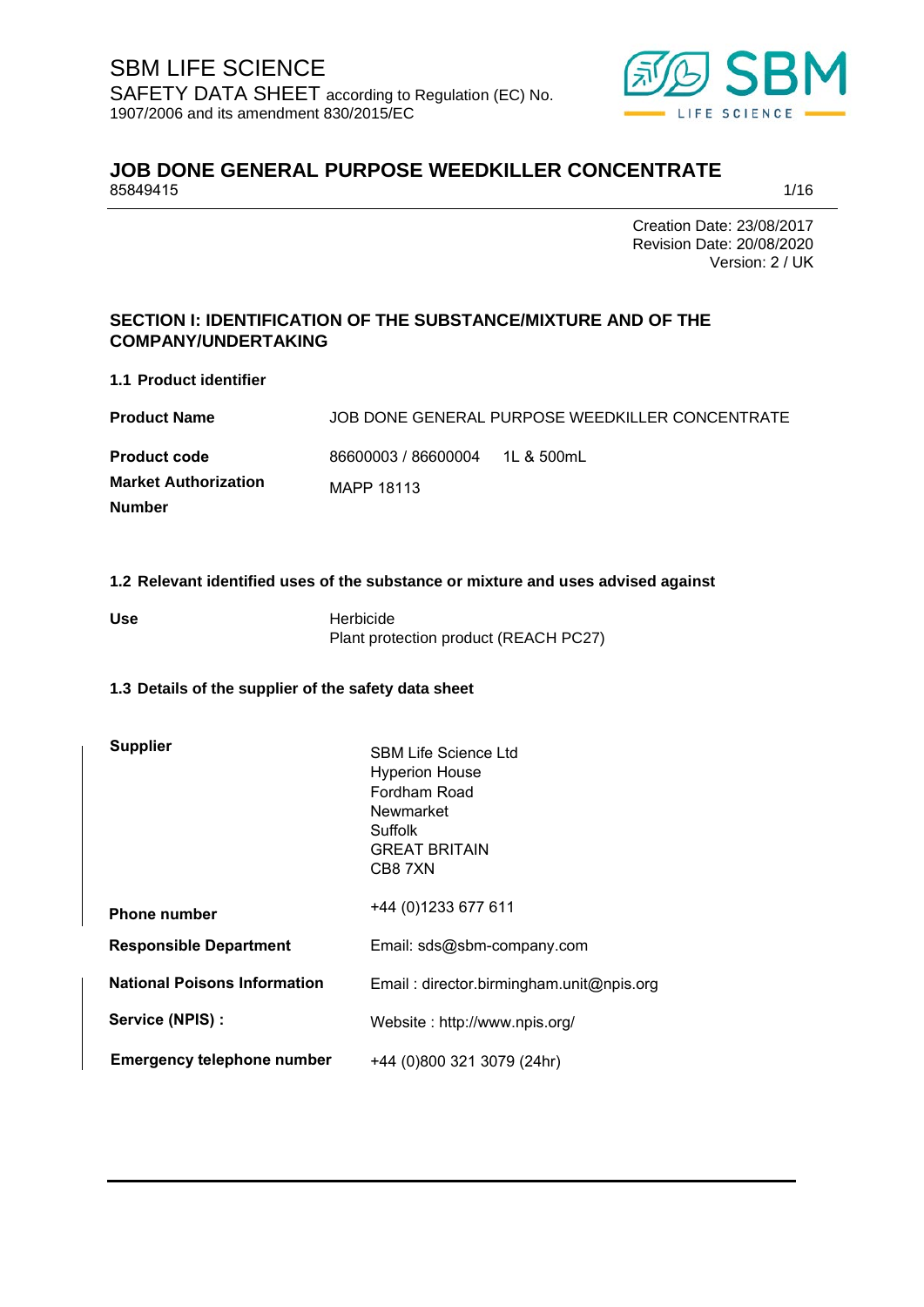

# **JOB DONE GENERAL PURPOSE WEEDKILLER CONCENTRATE**<br>HER00002 HER00002 2/16

Creation Date: 23/08/2017 Revision Date: 20/08/2020 Version: 2 / UK

## **SECTION 2: HAZARDS IDENTIFICATION**

**2.1 Classification of the substance or mixture**

**Classification in accordance with Regulation (EC) No 1272/2008 on classification, labelling and packaging of substances and mixtures, as amended.** 

Physical Hazards:

No classification for physical hazards.

Health and Safety Hazards:

No classification for health and safety hazards.

Environmental Hazards:

No classification for environmental hazards.

#### **2.2 Label elements**

**Labelling in accordance with Regulation (EC) No 1272/2008 on classification, labelling and packaging of substances and mixtures, as amended.** 

### **Hazardous components which must be listed on the label:**

No hazardous components must be listed on the label.

### **Pictograms of hazards:**

No pictograms required.

**Signal word:** No signal word required.

**Hazard statements:** 

No hazard statements required.

#### **Precautionary statements:**

| P <sub>102</sub> | Keep out of reach of children.                                                                 |
|------------------|------------------------------------------------------------------------------------------------|
| P <sub>261</sub> | Avoid breathing dust / fume / gas / mist / vapors / spray.                                     |
| P270             | Do not eat, drink or smoke when using this product.                                            |
| P280             | Wear protective clothing, gloves, eye and face protection.                                     |
| $P301 + P310$    | IF SWALLOWED: Immediately call a POISON CENTER / doctor.                                       |
| P302 + P352      | IF ON SKIN: Wash with plenty of water.                                                         |
|                  | P305 + P351 + P338 IF IN EYES: Rinse cautiously with water for several minutes. Remove contact |
|                  | lenses, if present and easy to do. Continue rinsing.                                           |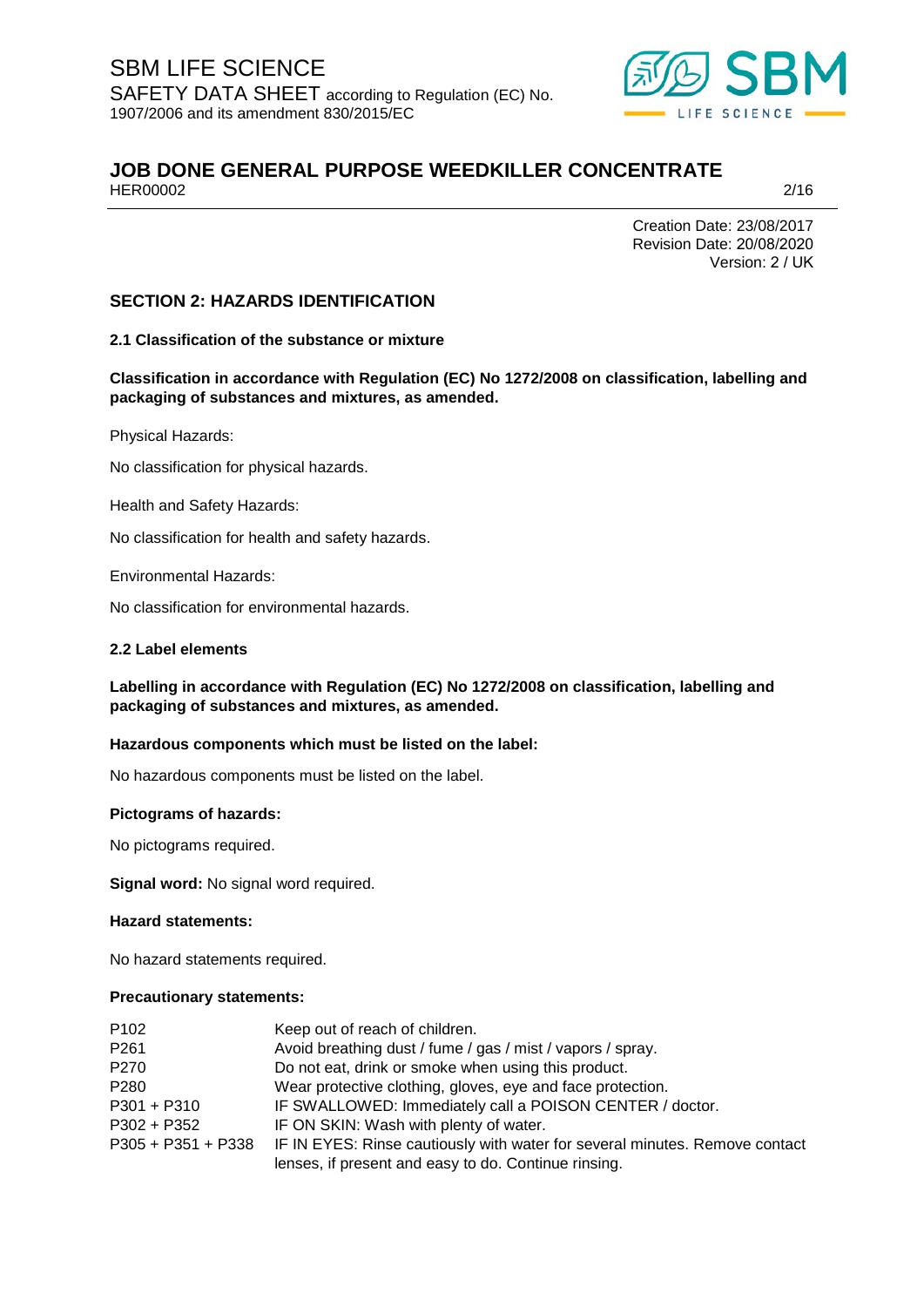

3/16

Creation Date: 23/08/2017 Revision Date: 20/08/2020 Version: 2 / UK

### **Additional mentions:**

EUH401 To avoid risks to human health and the environment, comply with the instructions for use.

### **Additional labelling:**

No additional labelling required.

### **2.3 Other hazards**

No other hazards.

## **SECTION 3: COMPOSITION/INFORMATION ON INGREDIENTS**

### **3.1 Substances**

Not concerned.

### **3.2 Mixtures**

### **Hazardous components**

Hazard statements in accordance with Regulation (EC) No. 1907/2006

|                                   |                                                            |                                    | <b>Classification</b>             |                                 |                 |
|-----------------------------------|------------------------------------------------------------|------------------------------------|-----------------------------------|---------------------------------|-----------------|
| Ingredients                       | <b>CAS Number /</b><br>EC Number /<br><b>Index Number</b>  | <b>REACH Number /</b><br>recording | <b>Regulation</b><br>1272/2008/EC | Environmental<br><b>Hazards</b> | Conc %<br>(w/w) |
| Glyphosate<br>Isopropylamine Salt | 38641-94-0 /<br>254-056-8 /<br>No information<br>available | No information<br>available        | Aquatic Chronic 2,<br>H411        | No information<br>available     | $10-30%$        |

### **Further information**

The full text for all hazard statements is displayed in section 16.

## **SECTION 4: FIRST AID MEASURES**

### **4.1 Description of first aid measures**

General advice **If some symptoms appear and persist, see a doctor / a physician. Have** container, label or safety data sheet of the product when you call an emergency number, a poison center, a doctor / physician or when you need to consult for a treatment.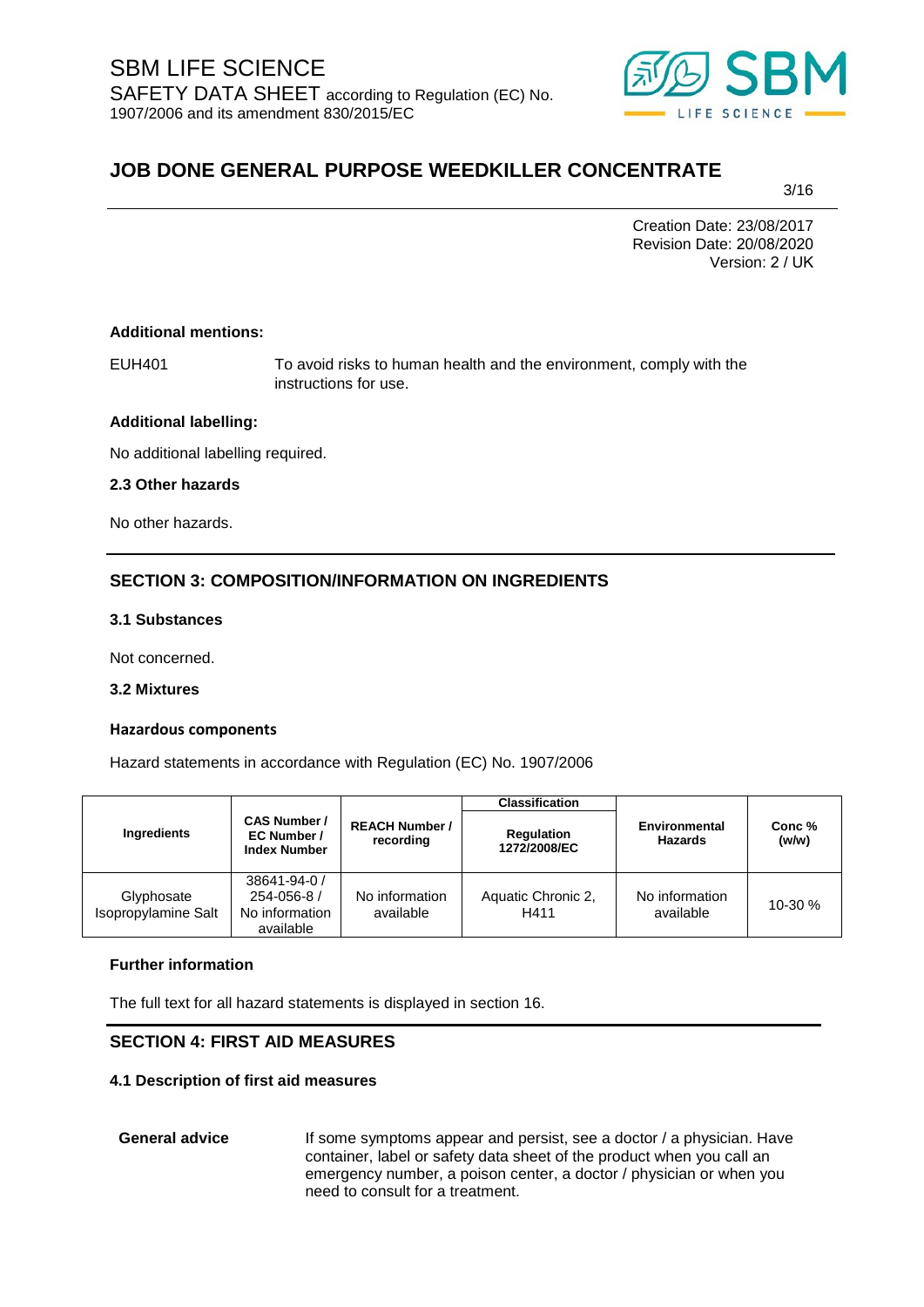

4/16

|                     | Creation Date: 23/08/2017<br>Revision Date: 20/08/2020<br>Version: 2 / UK                                                                                                                                                                                                      |
|---------------------|--------------------------------------------------------------------------------------------------------------------------------------------------------------------------------------------------------------------------------------------------------------------------------|
| <b>Inhalation</b>   | Remove person to fresh air and keep comfortable for breathing. Get<br>medical attention if any discomfort continues.                                                                                                                                                           |
| Eye contact         | Remove affected person from source of contamination. Remove any<br>contact lenses and open eyelids wide apart. Rinse immediately with<br>plenty of water. Get medical attention if irritation persists after washing.<br>Show this safety data sheet to the medical personnel. |
| <b>Skin contact</b> | Remove affected person from source of contamination. Remove<br>contaminated clothing and rinse skin thoroughly with water. Get medical<br>attention, if irritation persists after washing.                                                                                     |
| Ingestion           | Remove affected person from source of contamination. Remove person<br>to fresh air and keep comfortable for breathing. Rinse mouth thoroughly<br>with water. Get medical attention. Do not induce vomiting.                                                                    |
|                     |                                                                                                                                                                                                                                                                                |

### **4.2 Most important symptoms and effects, both acute and delayed**

**Symptoms** Inhalation: this is unlikely to occur but symptoms similar to those of ingestion may develop. Eye contact: may be slightly irritating to eyes. Skin contact: may be slightly irritating to skin. Ingestion: may cause stomach pain or vomiting.

### **4.3 Indication of any immediate medical attention and special treatment needed**

**Hazards** No information available. **Treatments** Treat symptomatically.

## **SECTION 5: FIREFIGHTING MEASURES**

## **5.1 Extinguishing media**

| <b>Suitable</b>   | Extinguish with alcohol-resistant foam, carbon dioxide, dry powder or<br>water fog. |
|-------------------|-------------------------------------------------------------------------------------|
| <b>Unsuitable</b> | Do not use water jet as an extinguisher, as this will spread the fire.              |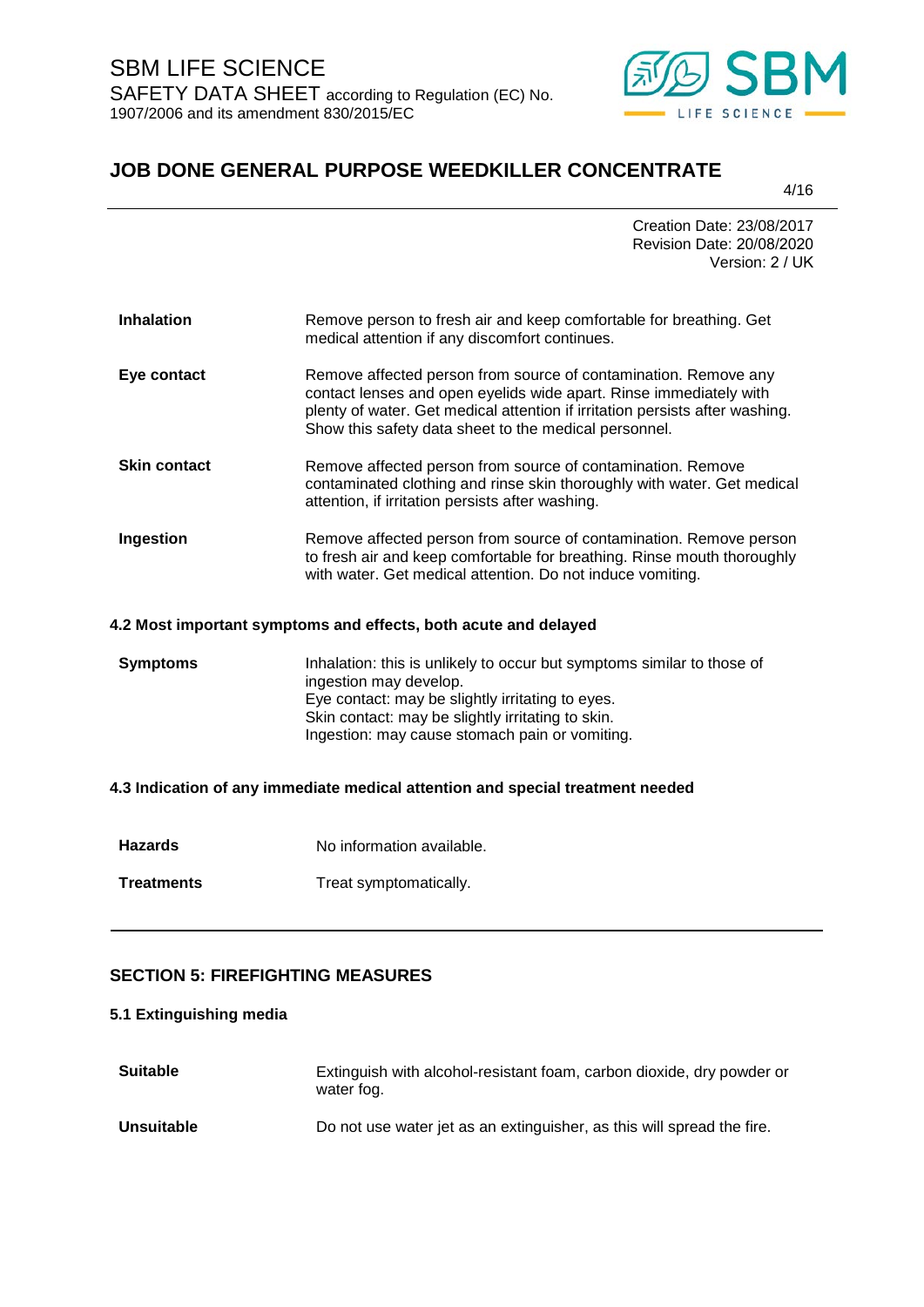

5/16

Creation Date: 23/08/2017 Revision Date: 20/08/2020 Version: 2 / UK

|  |  |  | 5.2 Special hazards arising from the substance or mixture |  |
|--|--|--|-----------------------------------------------------------|--|
|  |  |  |                                                           |  |

| <b>Special hazards arising</b> | None known. |
|--------------------------------|-------------|
| from the substance or          |             |
| mixture                        |             |

**5.3 Advice for firefighters**

| <b>Special protective</b><br>equipment for<br>firefighters | Use air-supplied respirator, gloves and protective goggles.                                                                                                                                                                                                                                                                                               |
|------------------------------------------------------------|-----------------------------------------------------------------------------------------------------------------------------------------------------------------------------------------------------------------------------------------------------------------------------------------------------------------------------------------------------------|
| <b>Further information</b>                                 | Do not use water jet as an extinguisher, as this will spread the fire.<br>Avoid breathing fire gases of vapors. Contain and collect extinguishing<br>water. Fight fire from safe distance or protected location. If risk of water<br>pollution occurs, notify appropriate authorities. Move containers from<br>fire area, if it can be done without risk. |

## **SECTION 6: ACCIDENTAL RELEASE MEASURES**

### **6.1 Personal precautions, protective equipment and emergency procedures**

| For non-emergency<br>personnel | Ensure adequate ventilation. Avoid contact with skin, eyes and clothes.<br>Evacuate hazardous areas and follow emergency procedures. Do not<br>eat, drink or smoke during the intervention on accidental release.               |
|--------------------------------|---------------------------------------------------------------------------------------------------------------------------------------------------------------------------------------------------------------------------------|
| For emergency<br>responders    | Ensure adequate ventilation. Wear adequate personal protective<br>equipment. Keep unnecessary and unprotected personnel away from<br>the spillage. Do not eat, drink or smoke during the intervention on<br>accidental release. |

### **6.2 Environmental precautions**

| Environmental | Do not discharge into drains or watercourses or onto the ground.    |
|---------------|---------------------------------------------------------------------|
| precautions   | Contain spillage with sand, earth or other suitable non-combustible |
|               | material. Environmental Manager must be informed of all major       |
|               | spillages.                                                          |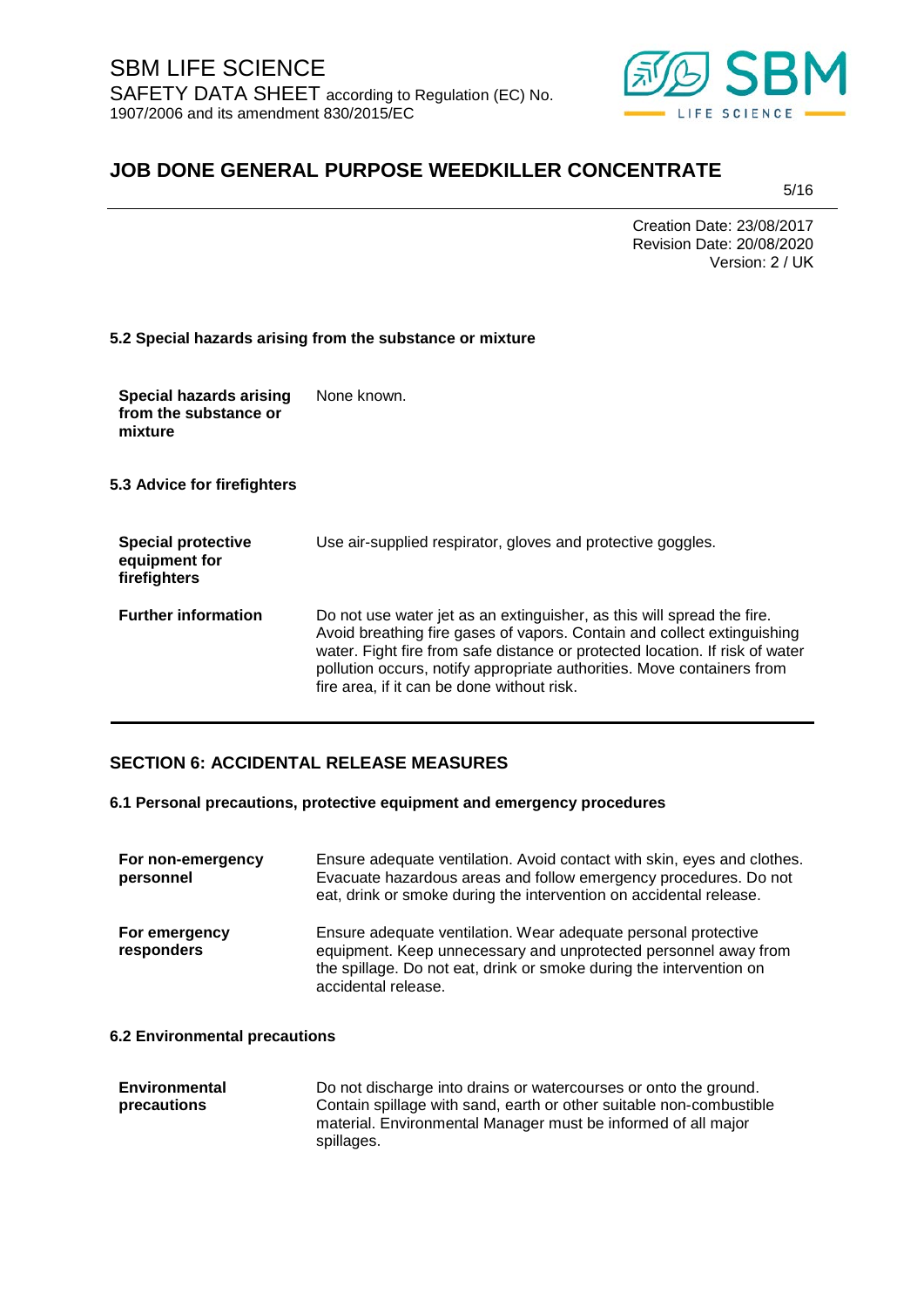

6/16

Creation Date: 23/08/2017 Revision Date: 20/08/2020 Version: 2 / UK

### **6.3 Methods and materials for containment and cleaning up**

| <b>Methods for</b><br>containment | Contain the spread.                                                                                                                                                                                                                                                          |
|-----------------------------------|------------------------------------------------------------------------------------------------------------------------------------------------------------------------------------------------------------------------------------------------------------------------------|
| Methods for cleaning up           | Contain spillage with sand, earth or other suitable non-combustible<br>material. Collect spillage. Place waste in labelled, sealed containers.<br>Dispose of waste to licensed waste disposal site in accordance with<br>requirements of the local Waste Disposal Authority. |
| <b>Additional advice</b>          | No additional advice.                                                                                                                                                                                                                                                        |
| 6.4 Reference to other sections   |                                                                                                                                                                                                                                                                              |

| Reference to other | For personal protection, see section 8. |
|--------------------|-----------------------------------------|
| sections           |                                         |

## **SECTION 7: HANDLING AND STORAGE**

## **7.1 Precautions for safe handling**

| Advice on safe handling                                      | Avoid contact with eyes, skin and clothes. Do not eat, drink or smoke<br>when using the product.                                                                                                                                                                      |
|--------------------------------------------------------------|-----------------------------------------------------------------------------------------------------------------------------------------------------------------------------------------------------------------------------------------------------------------------|
| <b>Advice on protection</b><br>against fire and<br>explosion | No information available.                                                                                                                                                                                                                                             |
| <b>Hygiene measures</b>                                      | Avoid contact with eyes, skin and clothes. Separate working clothes<br>from other clothes. Wash hands before break times and immediately<br>after handling. Remove wet or contaminated clothing and reuse them<br>after a thorough cleaning. Provide eyewash station. |

**7.2 Conditions for safe storage, including any incompatibilities** 

| <b>Requirements for</b> | Keep only in the original container. Protect from freezing and direct |
|-------------------------|-----------------------------------------------------------------------|
| storage areas and       | sunlight. Do not empty into drains.                                   |
| containers              |                                                                       |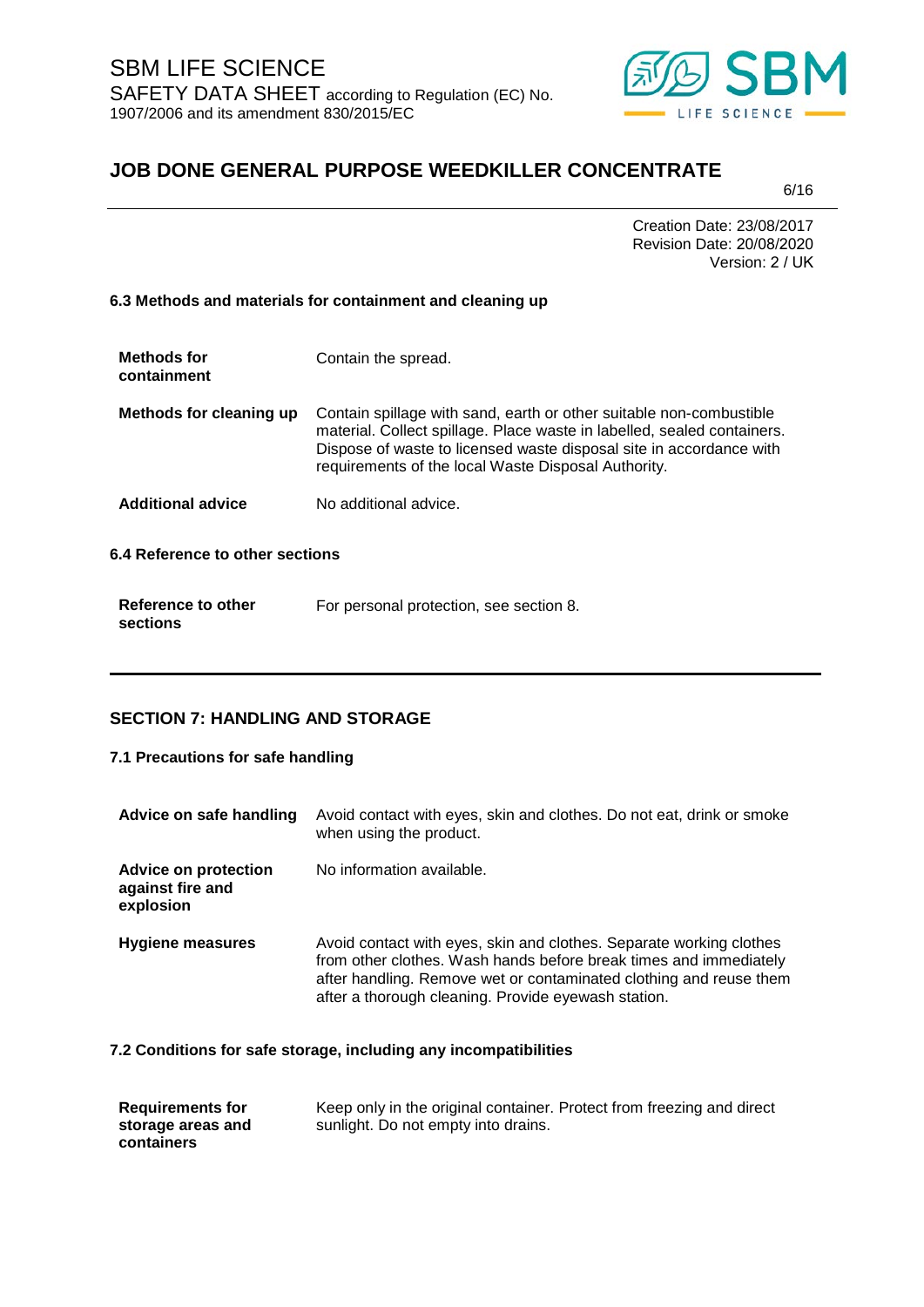

7/16

Creation Date: 23/08/2017 Revision Date: 20/08/2020 Version: 2 / UK

| Advice on common<br>storage | Keep away from food, drink and animal feeding stuffs.             |
|-----------------------------|-------------------------------------------------------------------|
| <b>Suitable materials</b>   | No information available.                                         |
| 7.3 Specific end use(s)     |                                                                   |
| Specific end use(s)         | The identified uses for this product are detailed in section 1.2. |

# **SECTION 8: EXPOSURE CONTROLS/PERSONAL PROTECTION**

### **8.1 Control parameters**

No control parameters known for the mixture.

### **Further information:**

No further information.

### **8.2 Exposure controls**

### **Appropriate engineering controls**

Appropriate engineering Eyes shower and safety shower must be placed close to the work **controls** area. Assure an adequate ventilation.

### **Individual protective measures, such as personal protective equipment**

All the measures for collective protection should be set and use before to consider the use of personal protective equipment. In normal use and handling conditions please refer to the label and/or leaflet. In all other cases the following recommendations would apply.

| <b>Respiratory protection</b> | Respiratory protection is not required under anticipated circumstances<br>of exposure and in normal using conditions.   |
|-------------------------------|-------------------------------------------------------------------------------------------------------------------------|
| <b>Hand protection</b>        | Wear protective gloves made of the following material: nitrile rubber.                                                  |
| Eye protection                | Tight-fitting safety glasses.                                                                                           |
| Skin and body<br>protection   | Skin and body protection is not required under anticipated<br>circumstances of exposure and in normal using conditions. |
| <b>Thermal protection</b>     | No information available.                                                                                               |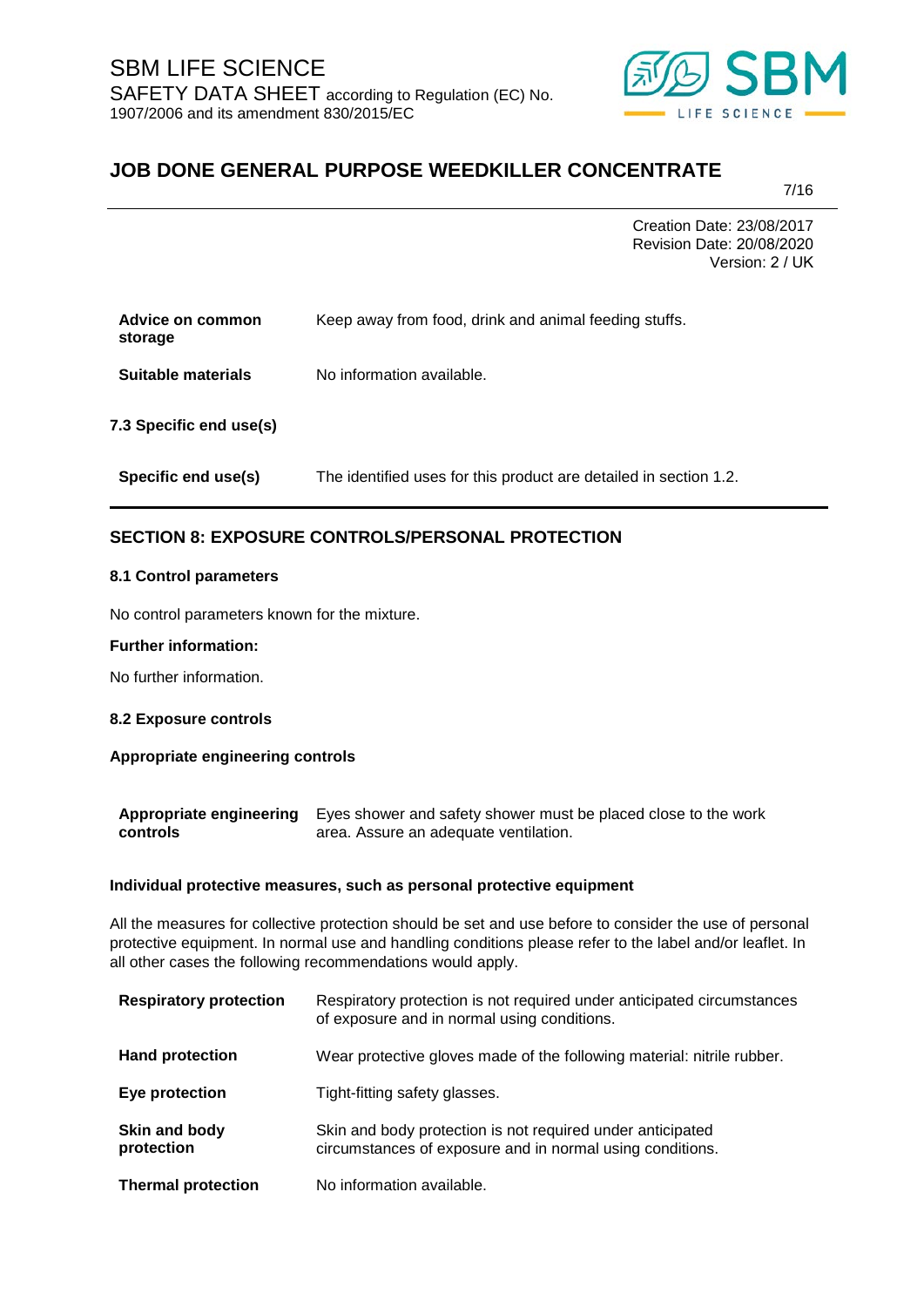

8/16

Creation Date: 23/08/2017 Revision Date: 20/08/2020 Version: 2 / UK

### **Environmental exposure controls**

| <b>Environmental</b> | Avoid spread in the environment. DO NOT contaminate the drains, |
|----------------------|-----------------------------------------------------------------|
| exposure controls    | surface waters and ground waters.                               |

## **SECTION 9: PHYSICAL AND CHEMICAL PROPERTIES**

### **9.1 Information on basic physical and chemical properties**

| Appearance                                                  | Clear liquid.                            |
|-------------------------------------------------------------|------------------------------------------|
| <b>Colour</b>                                               | Colorless to pale yellow.                |
| Odour                                                       | Characteristic.                          |
| <b>Odour threshold</b>                                      | No information available.                |
| рH                                                          | For a concentrated solution: $4.5 - 5.5$ |
| <b>Melting point / freezing</b><br>point                    | No information available.                |
| Initial boiling point and<br>boiling range                  | No information available.                |
| <b>Flash Point</b>                                          | No information available.                |
| <b>Evaporation rate</b>                                     | No information available.                |
| <b>Flammability (solid,</b><br>gas)                         | No information available.                |
| <b>Upper / lower</b><br>flammability or<br>explosive limits | No information available.                |
| Vapour pressure                                             | No information available.                |
| Vapour density                                              | No information available.                |
| <b>Relative density</b>                                     | $1.050 - 1.070$ at 20°C.                 |
| Solubility in water                                         | Miscible with water.                     |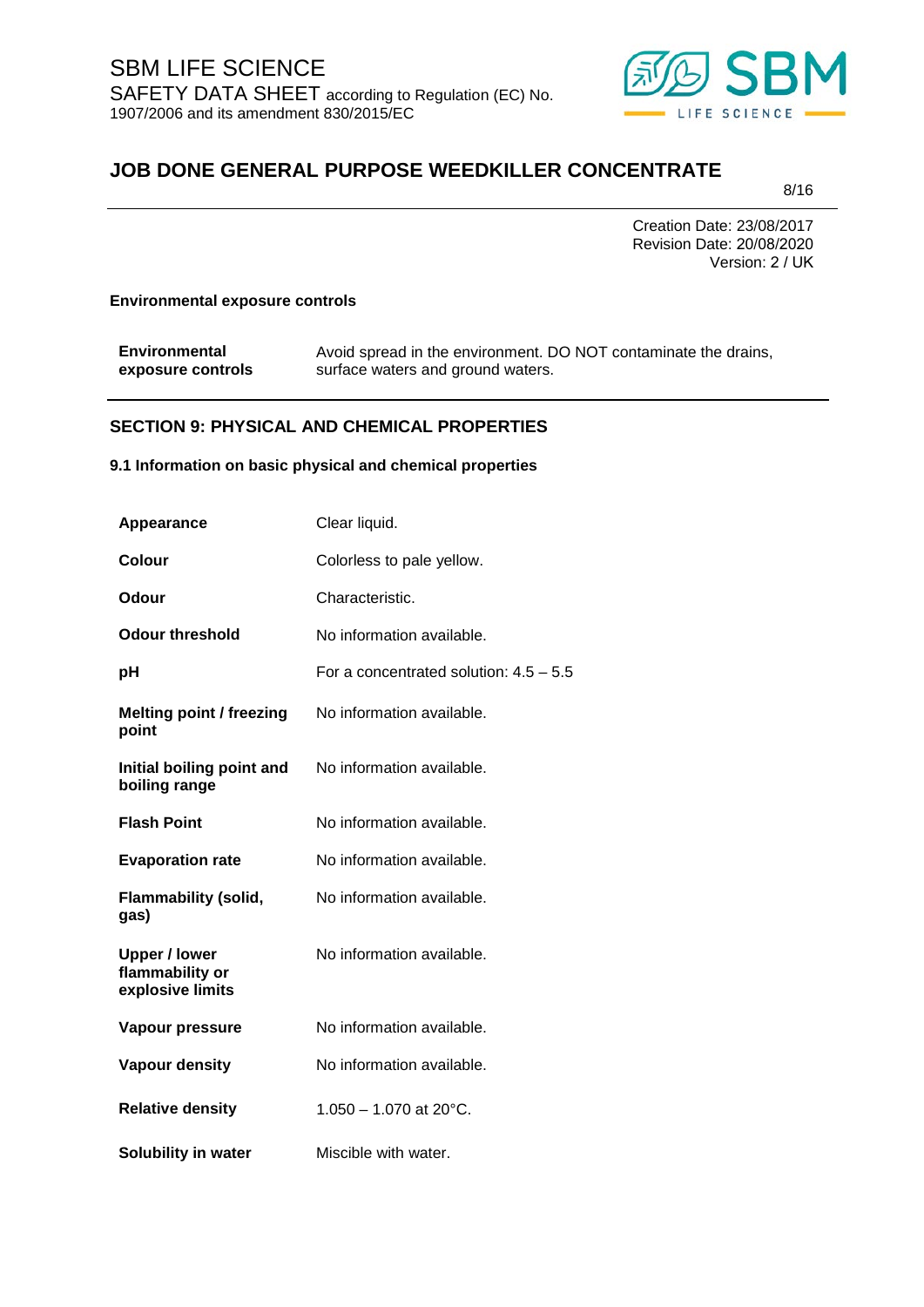

9/16

Creation Date: 23/08/2017 Revision Date: 20/08/2020 Version: 2 / UK

| <b>Partition coefficient: n-</b><br>octanol / water | No information available.                                   |
|-----------------------------------------------------|-------------------------------------------------------------|
| <b>Auto-ignition</b><br>temperature                 | No information available.                                   |
| <b>Decomposition</b><br>temperature                 | No information available.                                   |
| <b>Dynamic viscosity</b>                            | No information available.                                   |
| <b>Explosive properties</b>                         | No information available.                                   |
| <b>Oxidising properties</b>                         | No information available.                                   |
| 9.2 Other information                               |                                                             |
| <b>Other information</b>                            | Information given is applicable to the product as supplied. |

# **SECTION 10: STABILITY AND REACTIVITY**

| 10.1 Reactivity                              |                                                                                                      |
|----------------------------------------------|------------------------------------------------------------------------------------------------------|
| <b>Thermal decomposition</b>                 | There are no known reactivity hazards associated with this product.                                  |
| <b>10.2 Chemical stability</b>               |                                                                                                      |
| <b>Chemical stability</b>                    | Stable at normal ambient temperatures and when used as<br>recommended.                               |
| 10.3 Possibility of hazardous reactions      |                                                                                                      |
| <b>Possibility of hazardous</b><br>reactions | No potentially hazardous reactions known.                                                            |
| <b>10.4 Conditions to avoid</b>              |                                                                                                      |
| <b>Conditions to avoid</b>                   | Avoid freezing. There are no known conditions that are likely to result<br>in a hazardous situation. |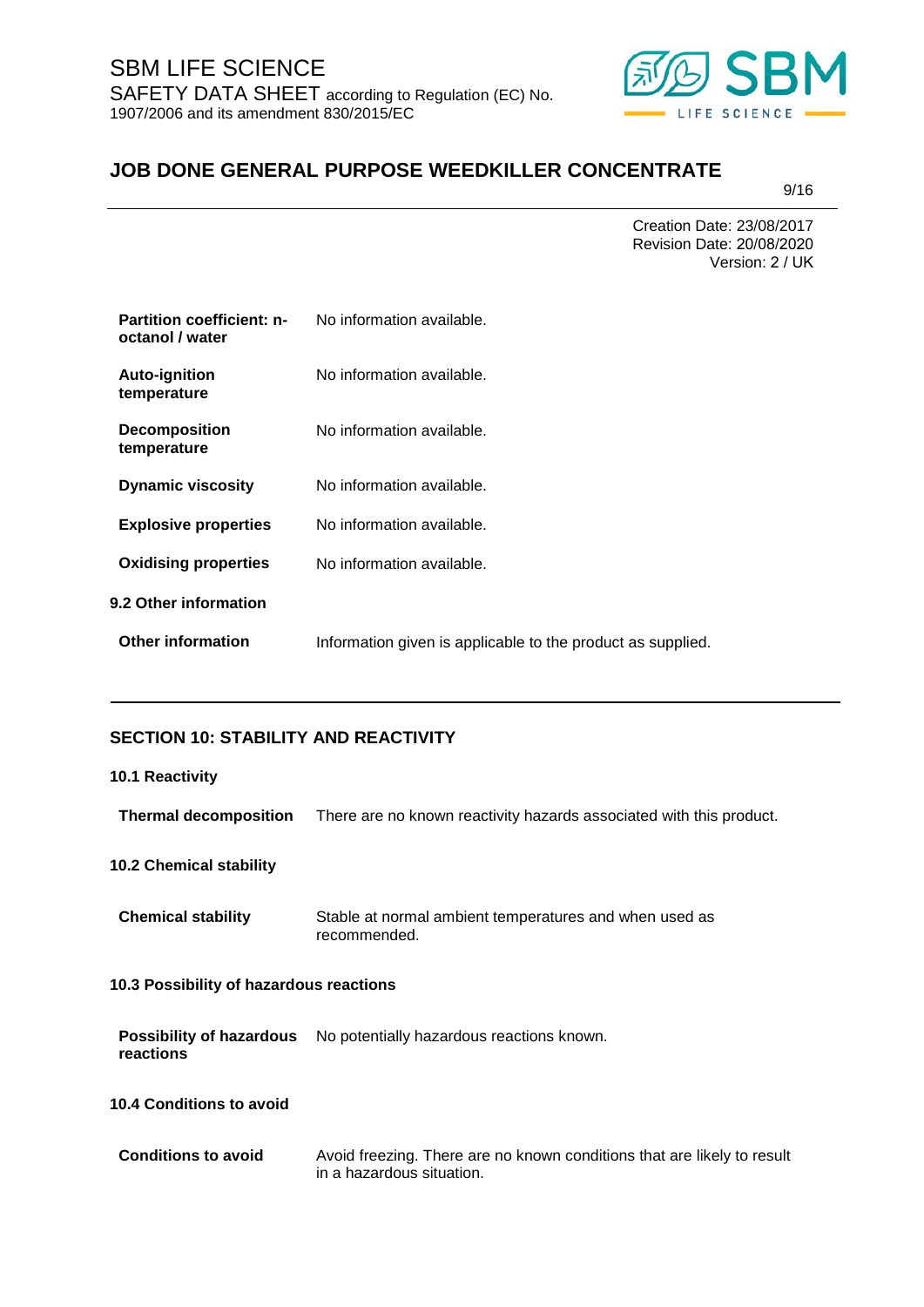

10/16

Creation Date: 23/08/2017 Revision Date: 20/08/2020 Version: 2 / UK

### **10.5 Incompatible materials**

**Incompatible materials** None known.

**10.6 Hazardous decomposition products** 

| <b>Hazardous</b> |
|------------------|
| decomposition    |
| products         |

Does not decompose when used and stored as recommended.

## **SECTION 11: TOXICOLOGICAL INFORMATION**

### **11.1 Information on toxicological effects**

No specific health hazards known.

| <b>Acute oral toxicity</b>          | No information available. Based on available data, the classification<br>criteria are not met. |
|-------------------------------------|------------------------------------------------------------------------------------------------|
| <b>Acute inhalation toxicity</b>    | No information available. Based on available data, the classification<br>criteria are not met. |
| <b>Acute dermal toxicity</b>        | No information available. Based on available data, the classification<br>criteria are not met. |
| Skin irritation /<br>corrosion      | No information available. Based on available data, the classification<br>criteria are not met. |
| Serious eye damage /<br>irritation  | No information available. Based on available data, the classification<br>criteria are not met. |
| <b>Respiratory</b><br>sensitisation | No information available. Based on available data, the classification<br>criteria are not met. |
| <b>Skin sensitisation</b>           | No information available. Based on available data, the classification<br>criteria are not met. |

### **Carcinogenicity:**

No information available. Based on available data, the classification criteria are not met.

### **Germ cell mutagenicity:**

No information available. Based on available data, the classification criteria are not met.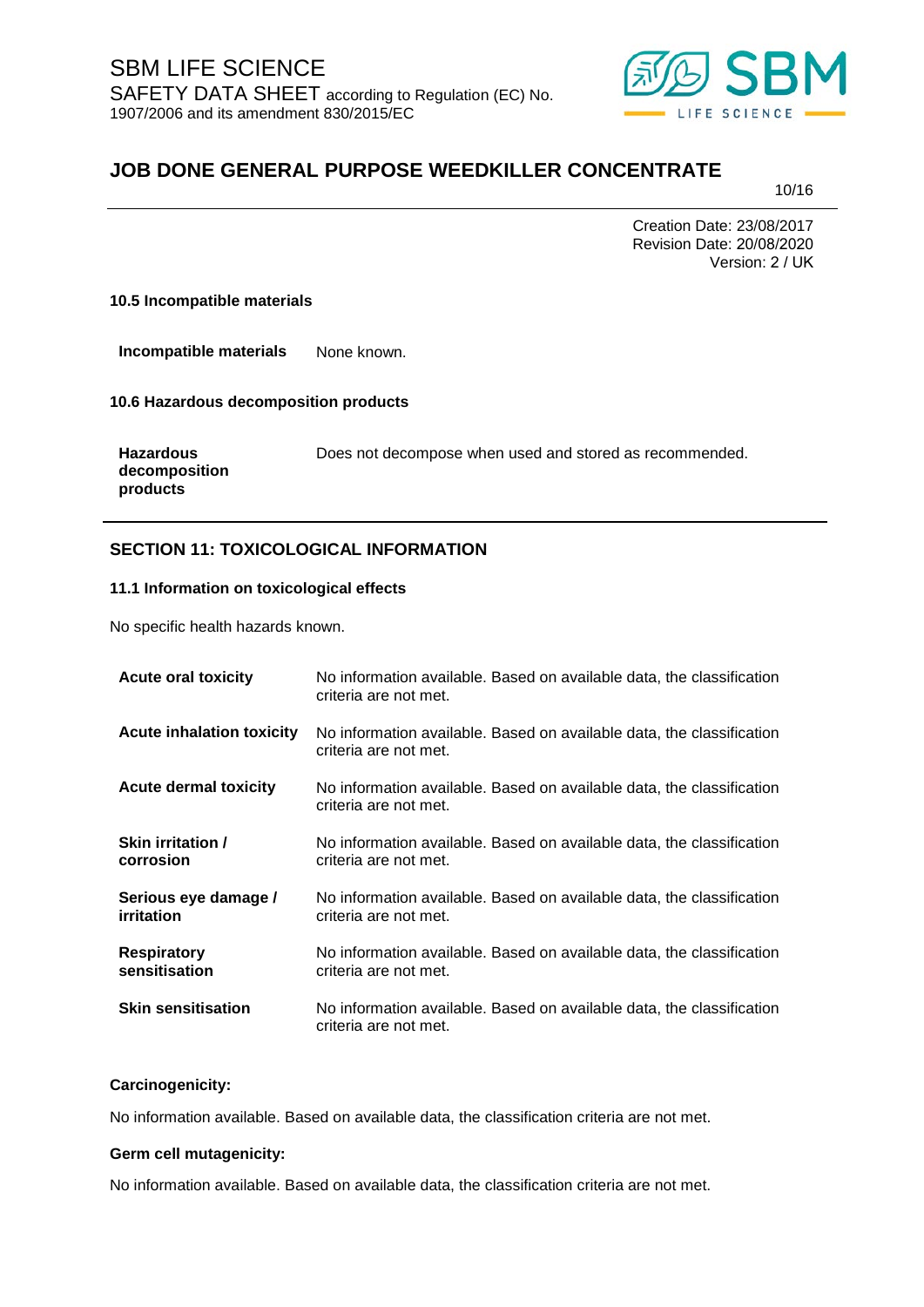

11/16

Creation Date: 23/08/2017 Revision Date: 20/08/2020 Version: 2 / UK

### **Reproductive toxicity and fertility:**

No information available. Based on available data, the classification criteria are not met.

### **Specific target organ toxicity (single exposure / repeated exposure):**

Single exposure: No information available. Based on available data, the classification criteria are not met.

Repeated exposure: No information available. Based on available data, the classification criteria are not met.

#### **Aspiration hazard:**

No information available. Based on available data, the classification criteria are not met.

#### **Other information**

No other information.

## **SECTION 12: ECOLOGICAL INFORMATION**

Not regarded as dangerous for the environment.

### **12.1 Toxicity**

| <b>Toxicity to fish</b>                     | $LC50 > 100$ mg/L<br>Period of exposure: 96 hours.                   |
|---------------------------------------------|----------------------------------------------------------------------|
| <b>Toxicity to aquatic</b><br>invertebrates | $EC50 > 100$ mg/L<br>Daphnia magna.<br>Period of exposure: 48 hours. |
| <b>Toxicity to aquatic</b><br>plants        | $LC50 > 100$ mg/L<br>Algea.<br>Period of exposure: 96 hours.         |
| <b>Toxicity for bees</b>                    | No information available.                                            |
| <b>Toxicity for earth-</b><br>worms         | No information available.                                            |
| <b>Toxicity for birds</b>                   | No information available.                                            |

### **12.2 Persistence and degradability**

**Biodegradability** The degradability of the product is not known.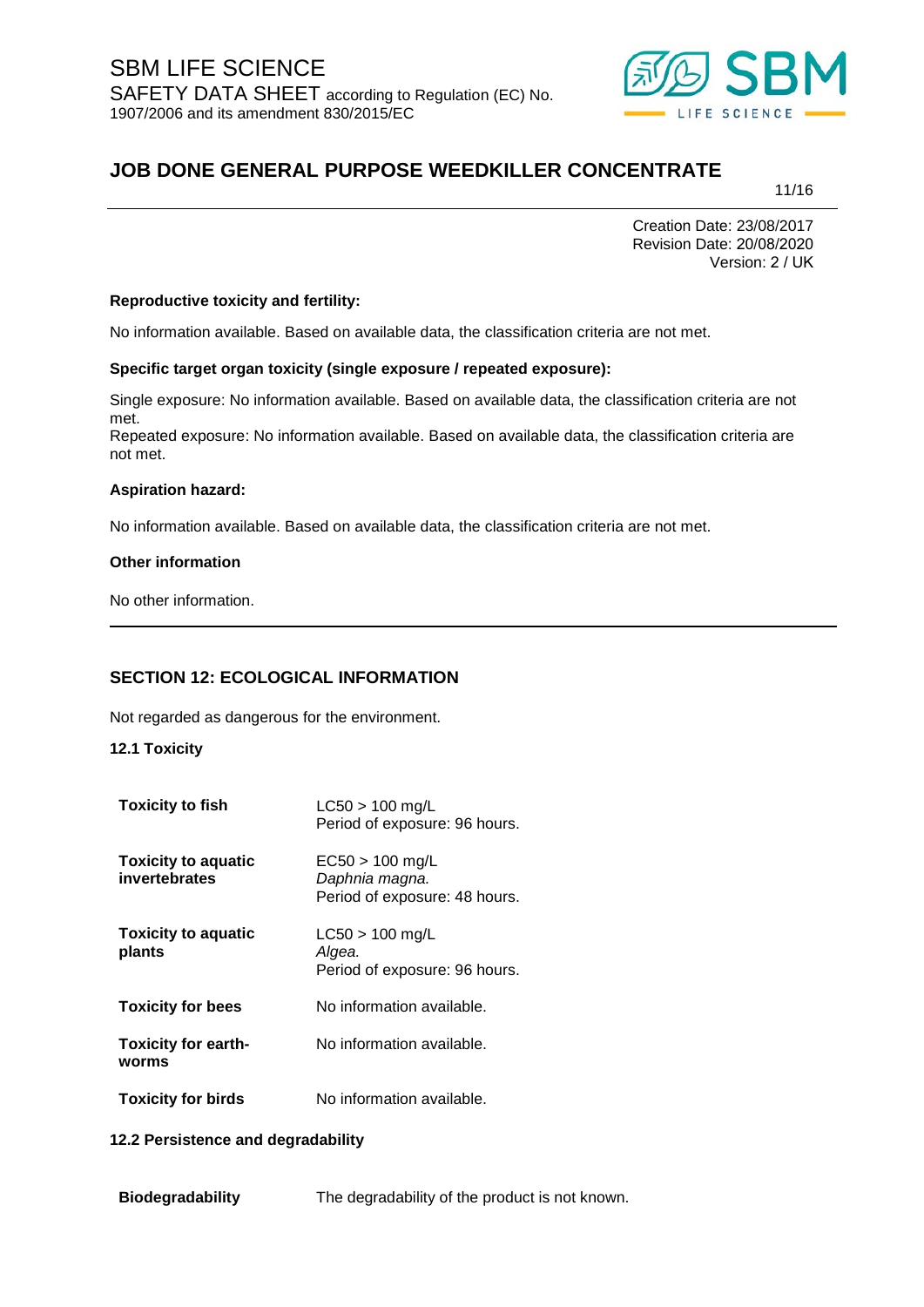

12/16

Creation Date: 23/08/2017 Revision Date: 20/08/2020 Version: 2 / UK

| Koc                                         | No information available.                                                                                                          |
|---------------------------------------------|------------------------------------------------------------------------------------------------------------------------------------|
| 12.3 Bioaccumulative potential              |                                                                                                                                    |
| <b>Bioaccumulation</b>                      | No data available on bioaccumulation.                                                                                              |
| 12.4 Mobility in soil                       |                                                                                                                                    |
| <b>Mobility in soil</b>                     | The product is miscible with water and may spread in water systems.                                                                |
| 12.5 Results of PBT and vPvB assessment     |                                                                                                                                    |
| <b>PBT and vPvB</b><br>assessment           | This product does not contain any substances classified as PBT or<br>vPvB.                                                         |
| 12.6 Other adverse effects                  |                                                                                                                                    |
| <b>Additional ecological</b><br>information | Refer to the label for more instructions concerning the precautions<br>measures for the environment during the use of the product. |
| <b>SECTION 13: DISPOSAL CONSIDERATIONS</b>  |                                                                                                                                    |
| 13.1 Waste treatment methods                |                                                                                                                                    |
| <b>Generalities</b>                         | Avoid spread in the environment. Handle contaminated packaging like                                                                |

| Generalities              | Avoid spread in the environment. Handle contaminated packaging like<br>it is the product itself. DO NOT mix the product or packaging with other<br>wastes.                                                |
|---------------------------|-----------------------------------------------------------------------------------------------------------------------------------------------------------------------------------------------------------|
| <b>Product</b>            | Dispose of waste product or used containers in accordance with local<br>regulations.                                                                                                                      |
| Contaminated<br>packaging | DO NOT reuse the packaging. DO NOT dispose the product with<br>household wastes, but dispose the packaging with or without product<br>in a rubbish dump or with the service of a recognized organization. |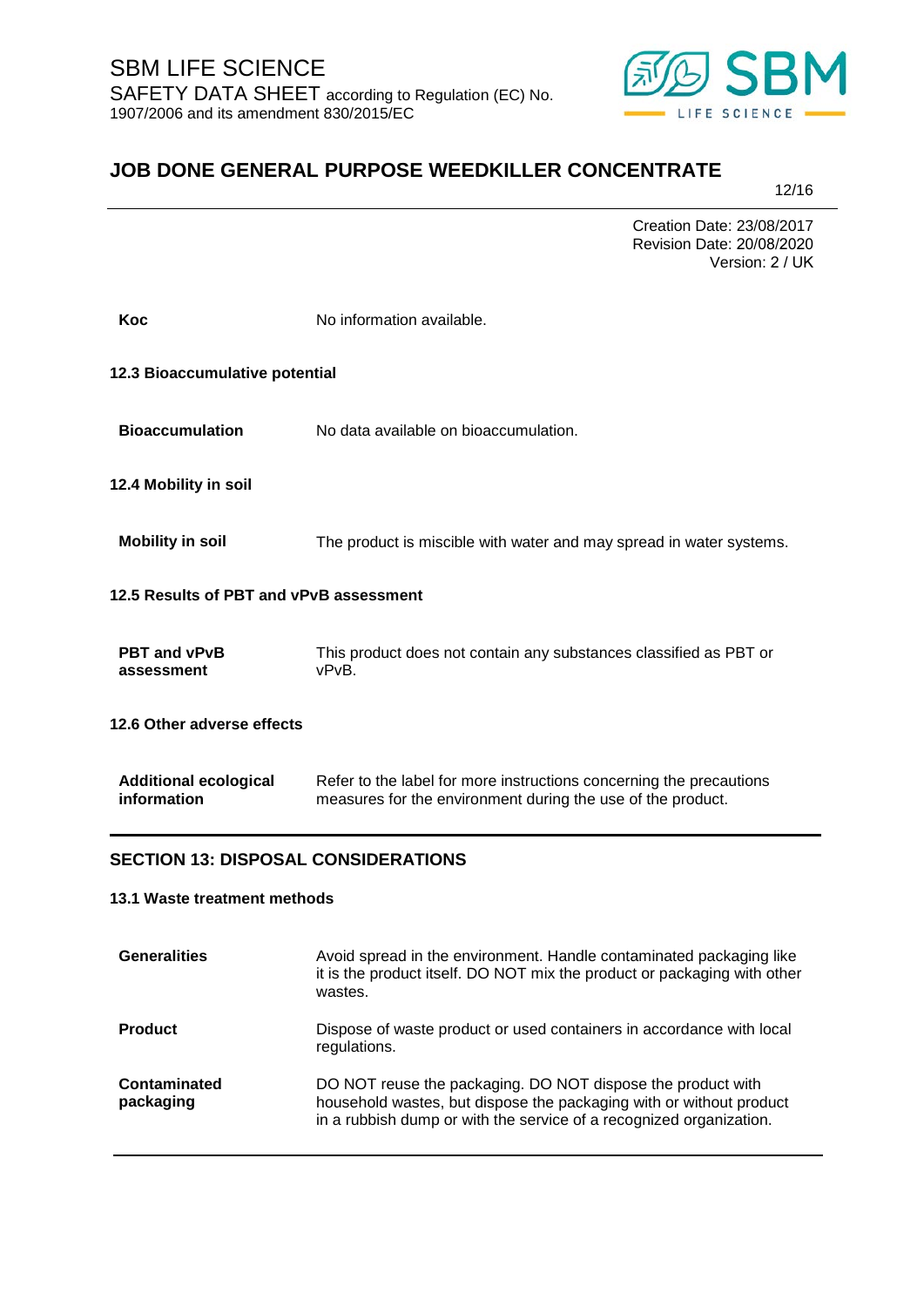

13/16

Creation Date: 23/08/2017 Revision Date: 20/08/2020 Version: 2 / UK

## **SECTION 14: TRANSPORT INFORMATION**

The product is not covered by international regulations on the transport of dangerous goods.

### **ADR/RID/ADN**

| 14.1 UN number        | Not applicable. |
|-----------------------|-----------------|
| 14.2 Proper shipping  | Not applicable. |
| name                  |                 |
| 14.3 Transport hazard | Not applicable. |
| class(es)             |                 |
| 14.4 Packing group    | Not applicable. |
| 14.5 Environm.        | Not applicable. |
| <b>Hazardous Mark</b> |                 |
| Hazard no.            | Not applicable. |
|                       |                 |

This classification is in principle not valid for carriage by tank vessel on inland waterways. Please refer to the manufacturer for further information.

### **IMDG**

| 14.1 UN number        | Not applicable. |
|-----------------------|-----------------|
| 14.2 Proper shipping  | Not applicable  |
| name                  |                 |
| 14.3 Transport hazard | Not applicable. |
| class(es)             |                 |
| 14.4 Packing group    | Not applicable. |
| 14.5 Marin pollutant  | Not applicable. |
|                       |                 |

### **IATA**

| 14.1 UN number        | Not applicable. |
|-----------------------|-----------------|
| 14.2 Proper shipping  | Not applicable. |
| name                  |                 |
| 14.3 Transport hazard | Not applicable. |
| class(es)             |                 |
| 14.4 Packing group    | Not applicable. |
| 14.5 Environm.        | Not applicable. |
| Hazardous Mark        |                 |

### **14.6 Special precautions for user**

No special precautions for user.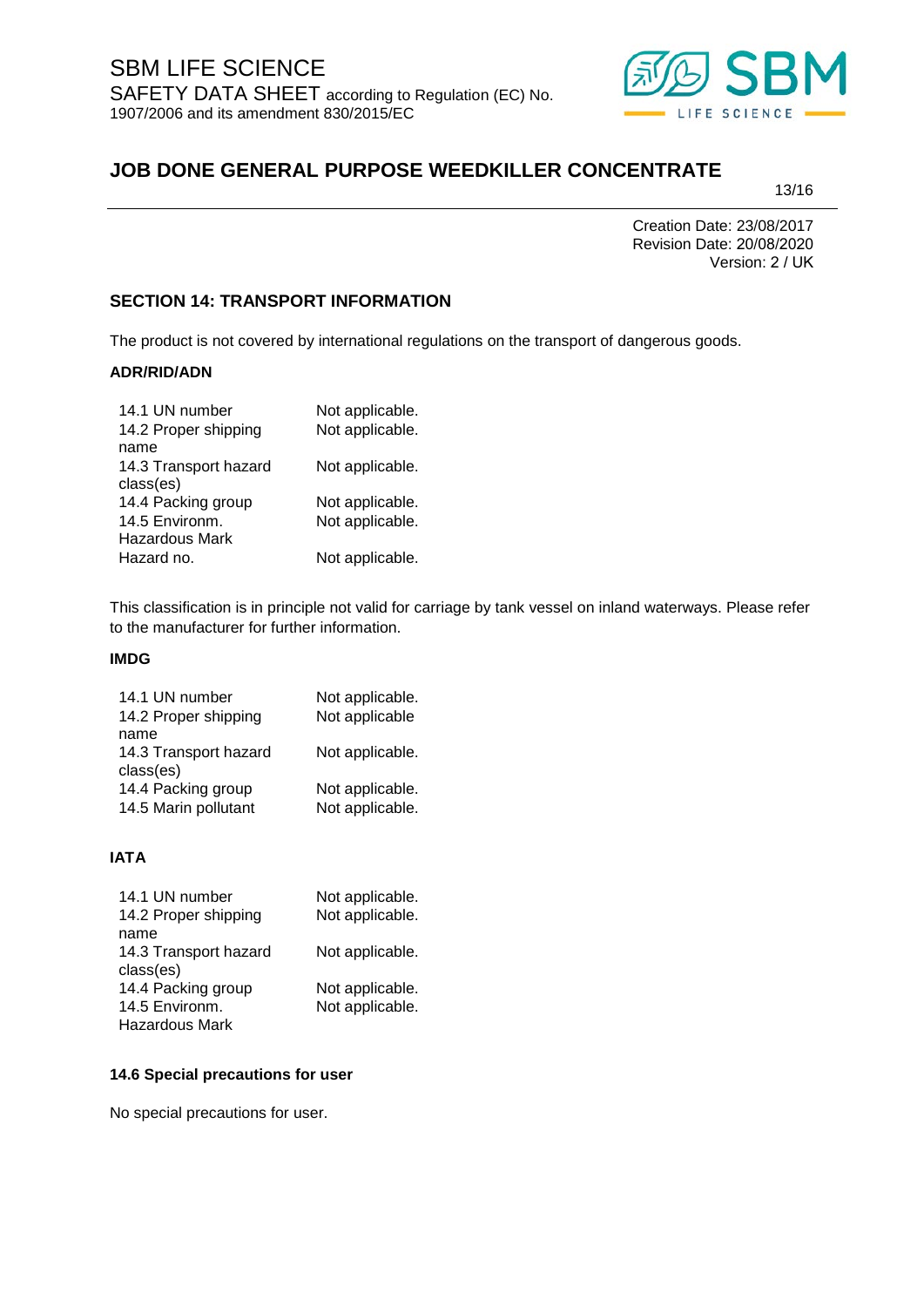

14/16

Creation Date: 23/08/2017 Revision Date: 20/08/2020 Version: 2 / UK

## **14.7 Transport in bulk according to Annex II of MARPOL and the IBC Code**

Not applicable.

## **SECTION 15: REGULATORY INFORMATION**

**15.1 Safety, health and environmental regulations/legislation specific for the substance or mixture** 

**Further information** 

| <b>Conformity with REACH</b><br>annexes | Regulation (EC) No 1907/2006 of the European Parliament and of the<br>Council of 18 December 2006 concerning the Registration, Evaluation,<br>Authorisation and Restriction of Chemicals (REACH) (as amended). |
|-----------------------------------------|----------------------------------------------------------------------------------------------------------------------------------------------------------------------------------------------------------------|
| <b>Conformity with CLP</b>              | Regulation (EC) No 1272/2008 of the European Parliament and of the<br>Council of 16 December 2008 on classification, labelling and<br>packaging of substances and mixtures (as amended).                       |

### **Specific provisions:**

No specific provisions.

### **15.2 Chemical Safety Assessment**

An exposure scenario has not been prepared as a CSR was not required for registration.

### **SECTION 16: OTHER INFORMATION**

### **Text of the precautionary statements (P sentences) mentioned in Section 2:**

| P <sub>102</sub>     | Keep out of reach of children.                                              |
|----------------------|-----------------------------------------------------------------------------|
| P261                 | Avoid breathing dust / fume / gas / mist / vapors / spray.                  |
| P270                 | Do not eat, drink or smoke when using this product.                         |
| P280                 | Wear protective clothing, gloves, eye and face protection.                  |
| P301 + P310          | IF SWALLOWED: Immediately call a POISON CENTER / doctor.                    |
| P302 + P352          | IF ON SKIN: Wash with plenty of water.                                      |
| $P305 + P351 + P338$ | IF IN EYES: Rinse cautiously with water for several minutes. Remove contact |
|                      | lenses, if present and easy to do. Continue rinsing.                        |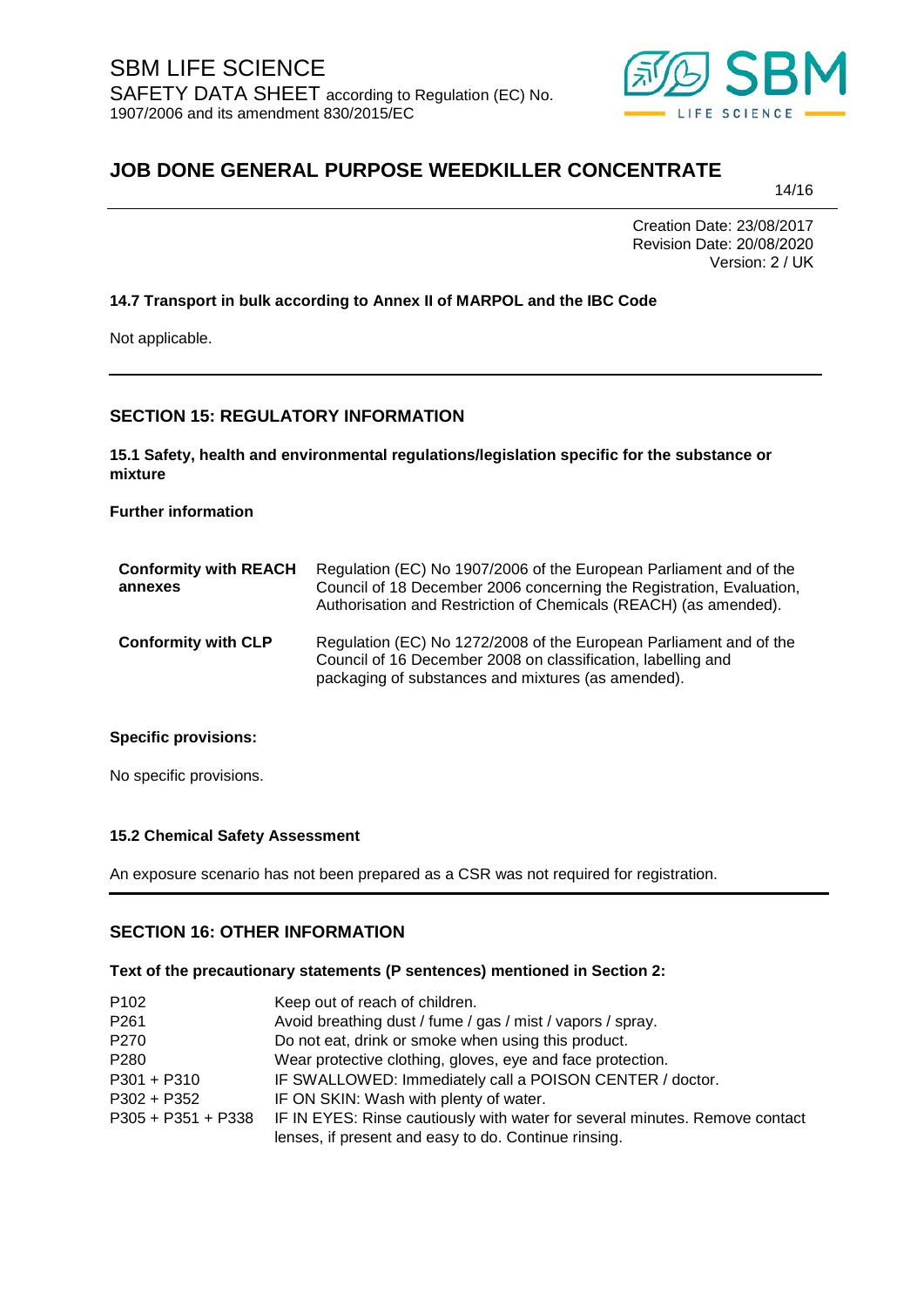

15/16

Creation Date: 23/08/2017 Revision Date: 20/08/2020 Version: 2 / UK

### **Text of the hazard statements (H sentences) mentioned in Sections 2 and 3:**

| H411   | Toxic to aquatic life with long lasting effects.                    |
|--------|---------------------------------------------------------------------|
| EUH401 | To avoid risks to human health and the environment, comply with the |
|        | instructions for use.                                               |

#### **Text of hazards classes and categories mentioned in Sections 2 and 3:**

Aquatic Chronic 2 Hazardous to the aquatic environment – Chronic – Category 2.

### **Abbreviations and acronyms**

| ADI           | Acceptable Daily Intake                                                            |
|---------------|------------------------------------------------------------------------------------|
| <b>ADN</b>    | European Agreement concerning the International Carriage of Dangerous Goods by     |
|               | <b>Inland Waterways</b>                                                            |
| <b>ADR</b>    | European Agreement concerning the International Carriage of Dangerous Goods by     |
|               | Road                                                                               |
| ARfD          | Acute Reference Dose                                                               |
| A.S           | <b>Active Substance</b>                                                            |
| <b>ATE</b>    | Acute toxicity estimate                                                            |
| <b>BCF</b>    | <b>Bioconcentration Factor</b>                                                     |
| CAS-Nr.       | <b>Chemical Abstracts Service number</b>                                           |
| <b>CLP</b>    | Classification, Labelling, Packaging regulation                                    |
| Conc.         | Concentration                                                                      |
| <b>DMEL</b>   | <b>Derived Minimal Effect Levels</b>                                               |
| <b>DNEL</b>   | Derived No Effect Level                                                            |
| EC-No.        | European community number                                                          |
| <b>ECx</b>    | Effective concentration to x %                                                     |
| <b>EINECS</b> | European inventory of existing commercial substances                               |
| <b>ELINCS</b> | European list of notified chemical substances                                      |
| EN            | European Standard                                                                  |
| EU            | European Union                                                                     |
| <b>IATA</b>   | International Air Transport Association                                            |
| <b>IBC</b>    | International Code for the Construction and Equipment of Ships Carrying Dangerous  |
|               | Chemicals in Bulk (IBC Code)                                                       |
| <b>ICx</b>    | Inhibition concentration to x %                                                    |
| <b>IMDG</b>   | <b>International Maritime Dangerous Goods</b>                                      |
| Koc           | <b>Absorption Coefficient</b>                                                      |
| LCx           | Lethal concentration to x %                                                        |
| <b>LDx</b>    | Lethal dose to $\times$ %                                                          |
| LOEC/LOEL     | Lowest observed effect concentration/level                                         |
| <b>MARPOL</b> | MARPOL: International Convention for the prevention of marine pollution from ships |
| NOEC/NOEL     | No observed effect concentration/level                                             |
| N.O.S.        | Not otherwise specified                                                            |
| <b>OECD</b>   | Organization for Economic Co-operation and Development                             |
| <b>OSHA</b>   | Occupational Safety and Health Administration                                      |
| <b>PBT</b>    | Persistent, Bioaccumulative and Toxic substances                                   |